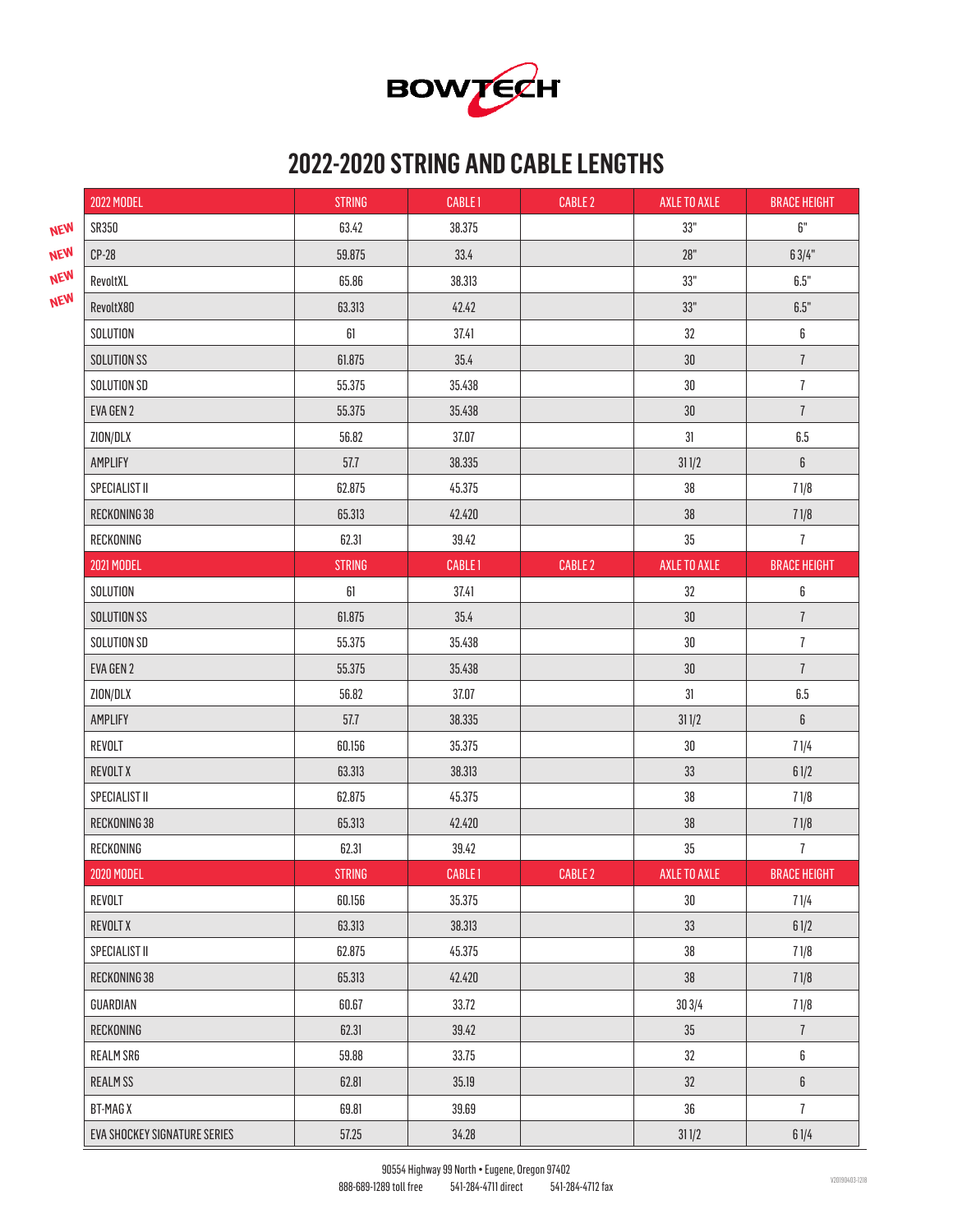

# **2019-2018 STRING AND CABLE LENGTHS**

| <b>CARBON ICON</b>           | 55.59         | 35.5    |                | 31                  | $\overline{1}$      |
|------------------------------|---------------|---------|----------------|---------------------|---------------------|
| <b>CARBON ROSE</b>           | 51.13         | 33.81   |                | $30\,$              | 63/4                |
| CONVERGENCE                  | 57.72         | 38.34   |                | 311/2               | $\overline{1}$      |
| <b>2019 MODEL</b>            | <b>STRING</b> | CABLE 1 | <b>CABLE 2</b> | <b>AXLE TO AXLE</b> | <b>BRACE HEIGHT</b> |
| RECKONING                    | 62.31         | 39.42   |                | 35                  | $\overline{I}$      |
| REALM SR6                    | 59.88         | 33.75   |                | 32                  | $\boldsymbol{6}$    |
| <b>REALMSS</b>               | 62.81         | 35.19   |                | 32                  | 6                   |
| REALM                        | 60.67         | 33.72   |                | 303/4               | 71/8                |
| <b>REALMX</b>                | 63.08         | 36.13   |                | 331/4               | 61/2                |
| <b>BT-MAGX</b>               | 69.81         | 39.69   |                | 36                  | $\overline{1}$      |
| <b>FANATIC 3.0 29"</b>       | 56.3          | 40.66   |                | 373/4               | $\overline{1}$      |
| <b>FANATIC 3.0 32"</b>       | 62.65         | 40.66   |                | 373/4               | 73/8                |
| EVA SHOCKEY SIGNATURE SERIES | 57.25         | 34.28   |                | 311/2               | 61/4                |
| <b>CARBON ICON</b>           | 55.59         | 35.5    |                | 31                  | $\overline{1}$      |
| <b>CARBON ROSE</b>           | 51.13         | 33.81   |                | $30\,$              | 63/4                |
|                              |               |         |                |                     |                     |
| CONVERGENCE                  | 57.72         | 38.34   |                | 311/2               | $\overline{1}$      |
| <b>2018 MODEL</b>            | <b>STRING</b> | CABLE 1 | <b>CABLE 2</b> | <b>AXLE TO AXLE</b> | <b>BRACE HEIGHT</b> |
| REALM                        | 60.67         | 33.72   |                | 303/4               | 71/8                |
| <b>REALMX</b>                | 63.08         | 36.13   |                | 331/4               | 61/2                |
| <b>BT-MAGX</b>               | 69.81         | 39.69   |                | $36\,$              | $\overline{1}$      |
| REIGN 6                      | 62.13         | 35.19   |                | 325/8               | 6                   |
| REIGN 7                      | 62.13         | 35.19   |                | 325/8               | $\overline{1}$      |
| BT-MAG                       | 65.38         | 39      |                | 36                  | 63/4                |
| BT-X 31"                     | 64.25         | 34.56   |                | 31                  | 61/4                |
| <b>BT-X28"</b>               | 60.44         | 34.13   |                | 31                  | 6                   |
| <b>FANATIC 3.0 29"</b>       | 56.3          | 40.66   |                | 373/4               | $\overline{1}$      |
| <b>FANATIC 3.0 32"</b>       | 62.65         | 40.66   |                | 373/4               | 73/8                |
| <b>BOSS</b>                  | 64.25         | 39.25   |                | 36                  | $\overline{1}$      |
| EVA SHOCKEY SIGNATURE SERIES | 57.25         | 34.28   |                | 311/2               | 61/4                |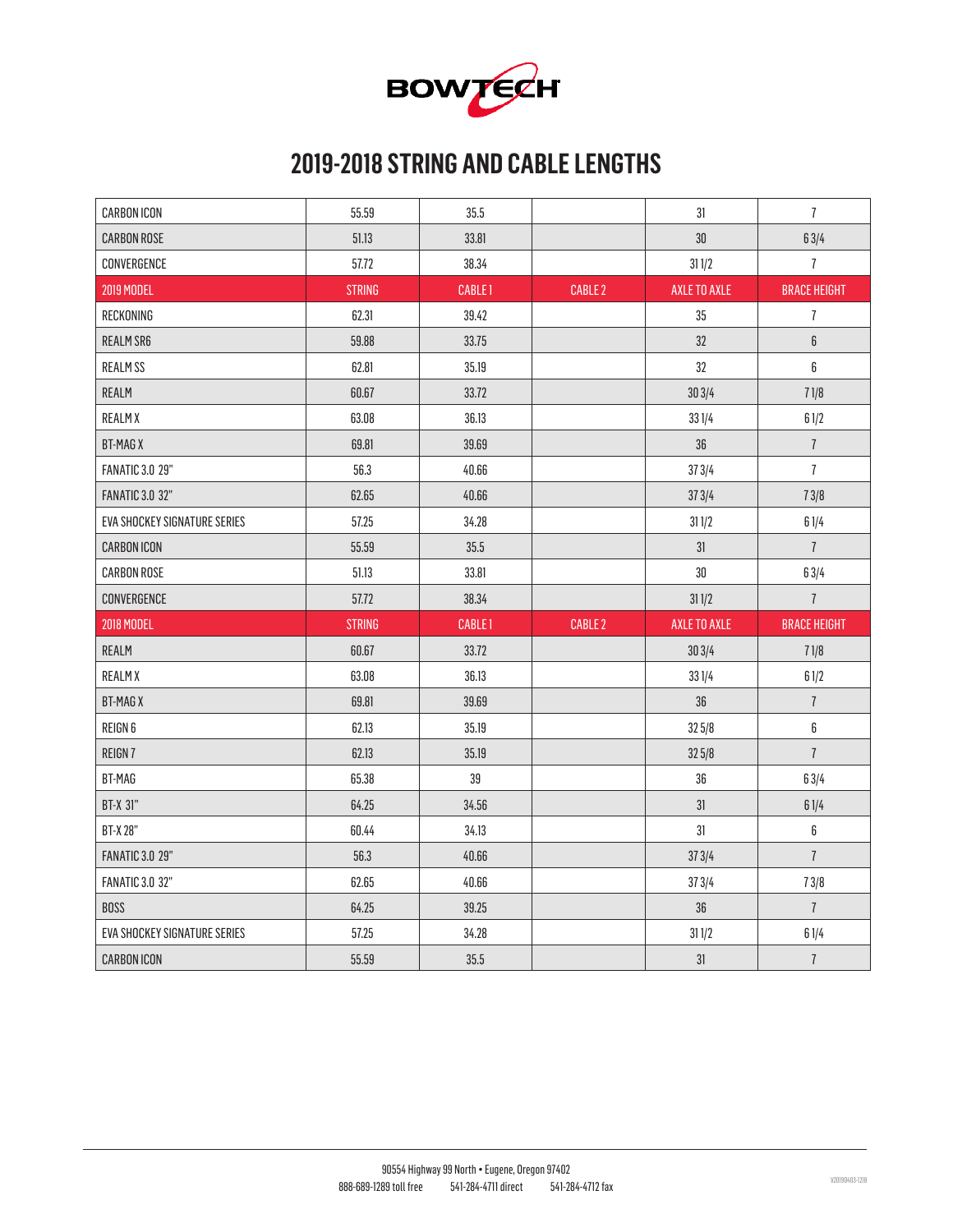

### **2017-2015 STRING AND CABLE LENGTHS**

| <b>CARBON ROSE</b>           | 51.13         | 33.81          |                | 30                  | 63/4                |
|------------------------------|---------------|----------------|----------------|---------------------|---------------------|
| <b>FUEL</b>                  | 55.56         | 36.09          |                | 311/2               | 71/8                |
| <b>2017 MODEL</b>            | <b>STRING</b> | <b>CABLE 1</b> | <b>CABLE 2</b> | <b>AXLE TO AXLE</b> | <b>BRACE HEIGHT</b> |
| REIGN 6                      | 62.13         | 35.19          |                | 325/8               | $\boldsymbol{6}$    |
| REIGN 7                      | 62.13         | 35.19          |                | 325/8               | $\overline{l}$      |
| BT-MAG                       | 65.38         | 39             |                | 36                  | 63/4                |
| BT-X 31"                     | 64.25         | 34.56          |                | 31                  | 61/4                |
| BT-X 28"                     | 60.44         | 34.13          |                | 31                  | $\boldsymbol{6}$    |
| <b>FANATIC 3.0 29"</b>       | 56.3          | 40.66          |                | 373/4               | $\overline{1}$      |
| <b>FANATIC 3.0 32"</b>       | 62.65         | $40.66\,$      |                | 373/4               | 73/8                |
| PRODIGY                      | 60.5          | 35.31          |                | 32                  | $\overline{1}$      |
| <b>BOSS</b>                  | 64.25         | 39.25          |                | 36                  | $\overline{1}$      |
| EVA SHOCKEY SIGNATURE SERIES | 57.25         | 34.28          |                | 311/2               | 61/4                |
| <b>CARBON ICON</b>           | 55.59         | 35.5           |                | 31                  | $\overline{1}$      |
| <b>CARBON ROSE</b>           | 51.13         | 33.81          |                | $30\,$              | 63/4                |
|                              |               |                |                |                     |                     |
| <b>FUEL</b>                  | 55.56         | 36.09          |                | 311/2               | 71/8                |
| <b>2016 MODEL</b>            | <b>STRING</b> | <b>CABLE 1</b> | <b>CABLE 2</b> | <b>AXLE TO AXLE</b> | <b>BRACE HEIGHT</b> |
| <b>BT-X 31"</b>              | 64.25         | 34.56          |                | 31                  | 6.25                |
| <b>BT-X28"</b>               | 60.44         | 34.13          |                | 31                  | 6                   |
| PRODIGY                      | 60.5          | 35.31          |                | 32                  | $\overline{1}$      |
| BOSS                         | 64.25         | 39.25          |                | 36                  | $\overline{1}$      |
| <b>FANATIC 2.0 29"</b>       | 56.05         | 40.41          |                | 37.5                | 7.13                |
| <b>FANATIC 2.0 32"</b>       | 62.4          | 40.41          |                | 37.5                | 7.38                |
| EVA SHOCKEY SIGNATURE SERIES | 57.25         | 34.28          |                | 31.5                | 6.25                |
| <b>CARBON ICON</b>           | 55.59         | 35.5           |                | 31                  | $\overline{1}$      |
| <b>CARBON ROSE</b>           | 51.13         | 33.81          |                | $30\,$              | 6.75                |
| <b>FUEL</b>                  | 55.56         | 36.09          |                | 31.5                | 7.125               |
| <b>2015 MODEL</b>            | <b>STRING</b> | <b>CABLE 1</b> | <b>CABLE 2</b> | <b>AXLE TO AXLE</b> | <b>BRACE HEIGHT</b> |
| PRODIGY                      | 60.5          | 35.31          |                | 32                  | $\overline{1}$      |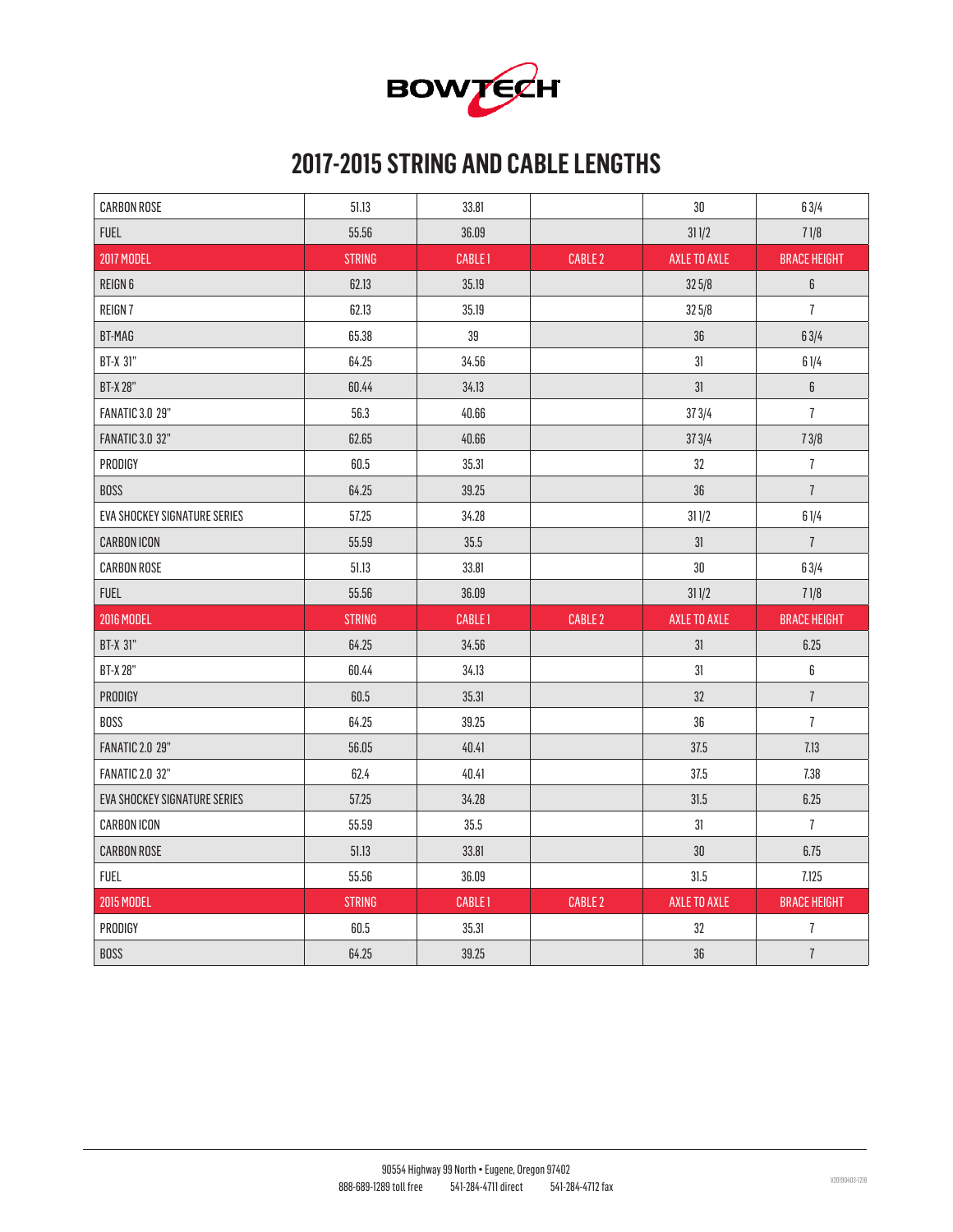

# **2014-2013 STRING AND CABLE LENGTHS**

| <b>FANATIC</b>               | 59.69         | 39.34          |                | 36.5                | 7.75                |
|------------------------------|---------------|----------------|----------------|---------------------|---------------------|
| <b>RPM 360</b>               | 61.16         | 34.2           |                | 31                  | $\boldsymbol{6}$    |
| <b>CARBON OVERDRIVE</b>      | 59.69         | 34.88          |                | 31.5                | 6.5                 |
| EVA SHOCKEY SIGNATURE SERIES | 571/4         | 349/32         |                | 31.5                | 6.25                |
| <b>CARBON ICON</b>           | 55 19/32      | 351/2          |                | 31                  | $\overline{1}$      |
| <b>CARBON ROSE</b>           | 51.13         | 33.81          |                | 30                  | 6.75                |
| <b>FUEL</b>                  | 55 9/16       | 363/32         |                | 31.5                | 7.125               |
| <b>2014 MODEL</b>            | <b>STRING</b> | <b>CABLE 1</b> | <b>CABLE 2</b> | <b>AXLE TO AXLE</b> | <b>BRACE HEIGHT</b> |
| <b>RPM 360</b>               | 615/32        | 34 13/64       |                | 31                  | 6                   |
| <b>CARBON OVERDRIVE</b>      | 59 11/16      | 347/8          |                | 31.5                | 6.5                 |
| <b>EXPERIENCE</b>            | 607/32        | 34 15/16       |                | 32                  | $\overline{1}$      |
| <b>INSANITY CPXL</b>         | 631/4         | 37 15/16       |                | 35                  | $\overline{1}$      |
| SPECIALIST                   | 60 11/16      | 40             |                | 377/16              | 71/2                |
| <b>CARBON KNIGHT</b>         | 573/8         | 357/16         |                | 31                  | $\overline{1}$      |
| <b>CARBON ROSE</b>           | 51.13         | 33.81          |                | 30                  | 6.75                |
| <b>FUEL</b>                  | 55 9/16       | 363/32         |                | 31.5                | 7.125               |
| 2013 MODEL                   | <b>STRING</b> | <b>CABLE 1</b> | <b>CABLE 2</b> | <b>AXLE TO AXLE</b> | <b>BRACE HEIGHT</b> |
| <b>EXPERIENCE</b>            | 607/32        | 34 15/16       |                | 32                  | $\overline{1}$      |
| <b>INSANITY CPX</b>          | $601/8$       | 34 29/32       |                | 32                  | 6                   |
| <b>INSANITY CPXL</b>         | 631/4         | 37 15/16       |                | 35                  | $\overline{1}$      |
| SPECIALIST                   | 60 11/16      | 40             |                | 377/16              | 71/2                |
| ASSASSIN                     | 557/16        | 365/8          |                | 305/8               | $\overline{1}$      |
| HEARTBREAKER                 | 501/16        | 33 7/8         |                | 301/4               | 71/8                |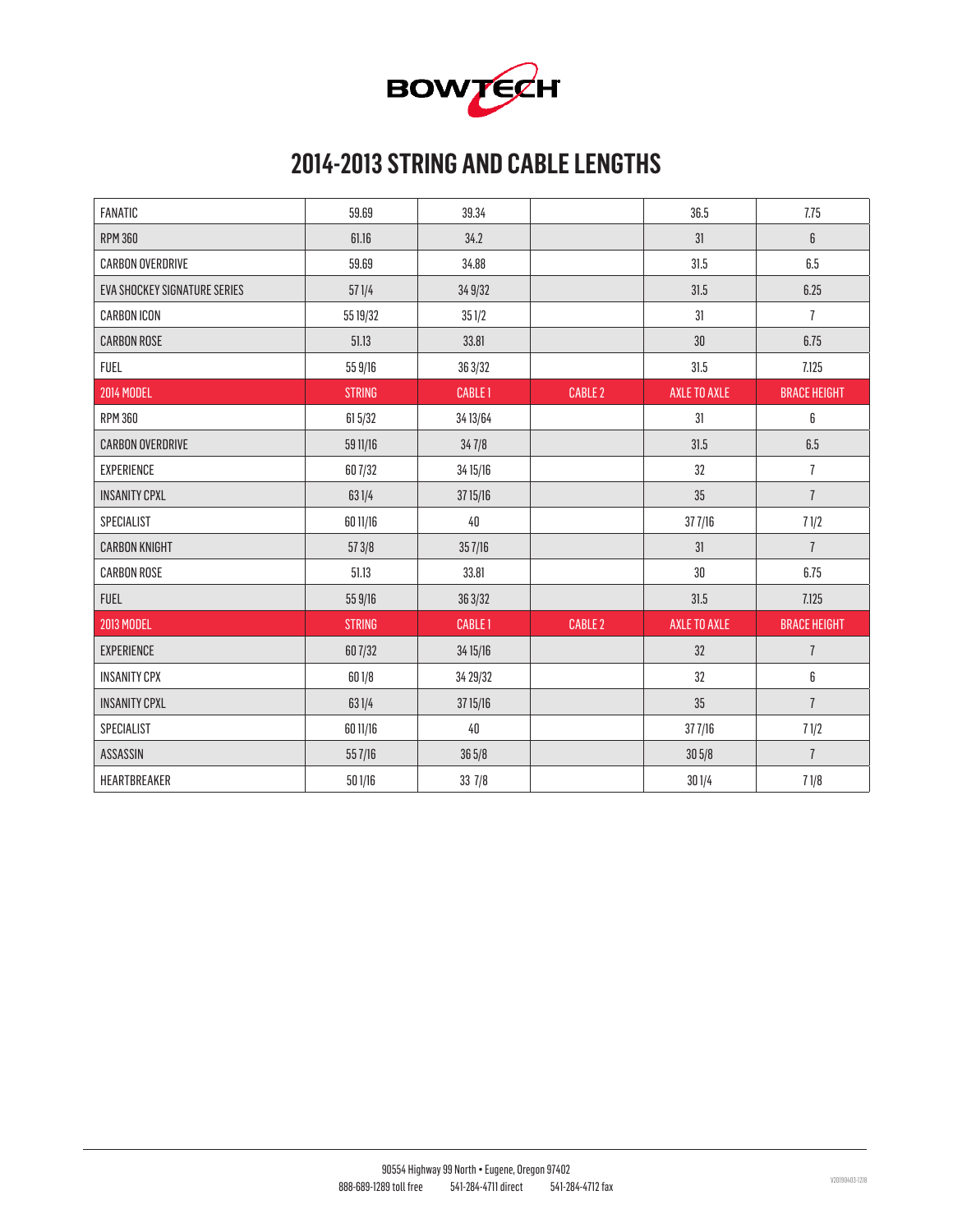

### **2012-2009 STRING AND CABLE LENGTHS**

| 2012 MODEL           | <b>STRING</b> | <b>CABLE 1</b>     | <b>CABLE 2</b> | <b>AXLE TO AXLE</b> | <b>BRACE HEIGHT</b> |
|----------------------|---------------|--------------------|----------------|---------------------|---------------------|
| <b>INSANITY CPX</b>  | 601/8         | 34 29/32           |                | 32                  | 6                   |
| <b>INSANITY CPXL</b> | 631/4         | 37 15/16           |                | 35                  | $\overline{I}$      |
| <b>INVASION CPX</b>  | 58 9/32       | 345/16             |                | 311/32              | 71/8                |
| SPECIALIST           | 60 11/16      | $40\,$             |                | 377/16              | 71/2                |
| ASSASSIN             | 557/16        | 36 5/8             |                | 305/8               | $\overline{1}$      |
| ASSASSIN SD          | 501/16        | 33 7/8             |                | 301/4               | 71/8                |
| HEARTBREAKER         | 501/16        | 33 7/8             |                | 301/4               | 71/8                |
| 2011 MODEL           | <b>STRING</b> | CABLE <sub>1</sub> | <b>CABLE 2</b> | <b>AXLE TO AXLE</b> | <b>BRACE HEIGHT</b> |
| <b>INVASION CPX</b>  | 589/32        | 345/16             |                | 311/32              | 71/8                |
| SPECIALIST           | 60 11/16      | $40\,$             |                | 377/16              | 71/2                |
| DESTROYER 350        | 619/16        | 355/8              |                | 323/8               | 6                   |
| DESTROYER 340        | 619/16        | 351/2              |                | 323/8               | $\boldsymbol{7}$    |
| ASSASSIN             | 557/16        | 365/8              |                | 305/8               | $\overline{1}$      |
| HEARTBREAKER         | 501/16        | 33 7/8             |                | 301/4               | 71/8                |
| SOLDIER              | 52 13/16      | 353/4              |                | 313/8               | 67/8                |
| 2010 MODEL           | <b>STRING</b> | CABLE <sub>1</sub> | <b>CABLE 2</b> | AXLE TO AXLE        | <b>BRACE HEIGHT</b> |
| DESTROYER 350        | 619/16        | 355/8              |                | 323/8               | 6                   |
| DESTROYER 340        | 619/16        | 351/2              |                | 323/8               | $\overline{I}$      |
| ADMIRAL FLX          | 57 13/16      | 35 25/32           |                | 31                  | 71/2                |
| CAPTAIN              | 60 11/16      | 38 11/16           |                | 34                  | $\overline{I}$      |
| <b>SENTINEL FLX</b>  | 63            | 411/4              |                | 367/16              | $\overline{I}$      |
| BRIGADIER            | 613/8         | 435/8              |                | 403/16              | $\boldsymbol{8}$    |
| SWAT                 | 601/8         | 375/8              |                | 341/32              | $\overline{I}$      |
| AIR RAID 2           | 915/8         | 35 11/16           |                | 337/8               | 67/8                |
| SNIPER               | 601/8         | 375/8              |                | 341/8               | 73/4                |
| SOLDIER              | 52 13/16      | 353/4              |                | 313/8               | 67/8                |
| <b>2009 MODEL</b>    | <b>STRING</b> | CABLE 1            | <b>CABLE 2</b> | AXLE TO AXLE        | <b>BRACE HEIGHT</b> |
| ADMIRAL              | 57 23/32      | 35 29/32           |                | 311/16              | 71/2                |
| CAPTAIN              | 60 11/16      | 38 11/16           |                | 34                  | $\overline{1}$      |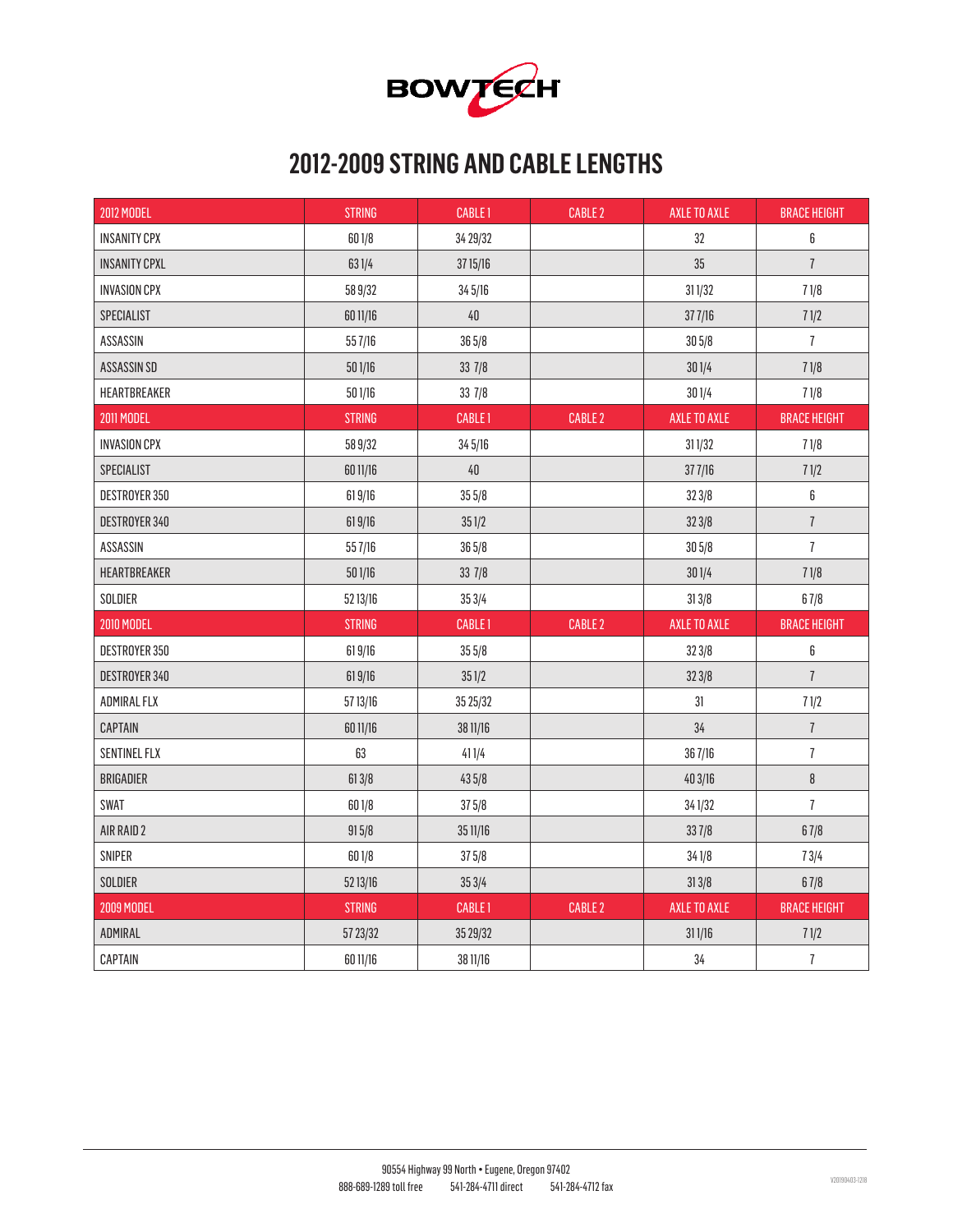

### **2008-2006 STRING AND CABLE LENGTHS**

| <b>SENTINEL</b>     | 63            | 413/8         |                | 36 11/16            | $\overline{1}$      |
|---------------------|---------------|---------------|----------------|---------------------|---------------------|
| BRIGADIER           | 613/8         | 435/8         |                | 403/16              | 8                   |
| 82 AIRBORNE         | 571/4         | 40 15/16      |                | 361/4               | 61/8                |
| AIR RAID            | 56 11/16      | 321/16        | 153/4 HARNESS  | 337/8               | 67/8                |
| <b>SWAT</b>         | $601/8$       | 375/8         |                | 341/32              | $\overline{1}$      |
| SNIPER              | 601/8         | 375/8         |                | 341/8               | 73/4                |
| <b>2008 MODEL</b>   | <b>STRING</b> | <b>CABLE1</b> | <b>CABLE 2</b> | <b>AXLE TO AXLE</b> | <b>BRACE HEIGHT</b> |
| 82 AIRBORNE         | 571/4         | 40 15/16      |                | 361/4               | 61/8                |
| 101 AIRBORNE        | 571/4         | 417/32        |                | 365/16              | 71/16               |
| GENERAL             | 583/4         | 373/16        |                | 313/16              | 81/4                |
| GUARDIAN            | 56 11/16      | 381/8         |                | 333/4               | 71/8                |
| COMMANDER           | 593/8         | 423/4         |                | 373/8               | 8                   |
| ALLEGIANCE          | 563/4         | 371/4         |                | 333/16              | 71/4                |
| EQUALIZER           | 513/16        | 375/8         |                | 331/4               | 71/4                |
| <b>CONSTITUTION</b> | 58 3/4        | 45 3/8        |                | $41$                | 81/4                |
|                     |               |               |                |                     |                     |
| TOMKAT              | 533/4         | 36 3/8        |                | 3111/16             | 83/8                |
| <b>2007 MODEL</b>   | <b>STRING</b> | CABLE 1       | <b>CABLE 2</b> | <b>AXLE TO AXLE</b> | <b>BRACE HEIGHT</b> |
| CONSTITUTION        | 58 3/4        | 45 3/8        |                | 41                  | 81/4                |
| EQUALIZER           | 513/16        | 375/8         |                | 331/4               | 71/4                |
| <b>TRIBUTE</b>      | 55 7/32       | 35 5/16       |                | 311/2               | 73/4                |
| ALLEGIANCE          | 563/4         | 371/4         |                | 333/16              | 71/4                |
| TOMKAT              | 533/4         | 36 3/8        |                | 3111/16             | 83/8                |
| GUARDIAN            | 56 11/16      | 381/8         |                | 333/4               | 71/8                |
| COMMANDER           | 60 3/16       | 415/8         |                | 371/4               | 71/2                |
| <b>2006 MODEL</b>   | <b>STRING</b> | CABLE 1       | <b>CABLE 2</b> | <b>AXLE TO AXLE</b> | <b>BRACE HEIGHT</b> |
| TRIBUTE             | 541/8         | 357/8         |                | 311/2               | 71/2                |
| ALLEGIANCE          | 56 1/32       | 381/8         |                | 34                  | $\overline{1}$      |
| TOMKAT              | 533/4         | $36\,3/8$     |                | 313/4               | 85/8                |
| EQUALIZER           | 5111/32       | 371/16        |                | 32                  | $\overline{1}$      |
| OLD GLORY           | 59            | 41            |                | 36 3/4              | 8                   |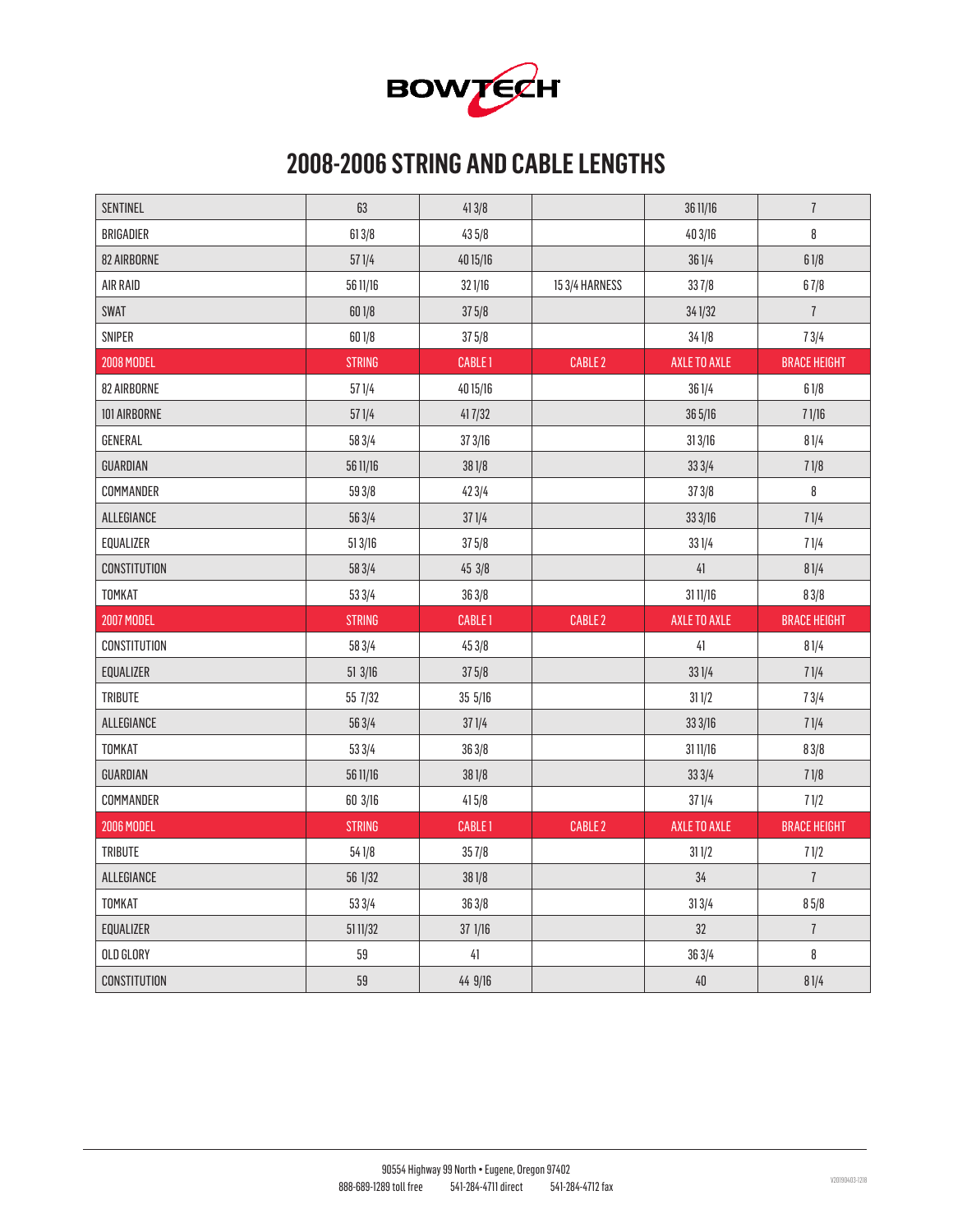

### **2005-2003 STRING AND CABLE LENGTHS**

| PBR                             | 913/16        | 36 5/16       |                | 34                  | 71/4                        |
|---------------------------------|---------------|---------------|----------------|---------------------|-----------------------------|
| <b>2005 MODEL</b>               | <b>STRING</b> | CABLE 1       | <b>CABLE 2</b> | <b>AXLE TO AXLE</b> | <b>BRACE HEIGHT</b>         |
| ALLEGIANCE VFT                  | 56 3/16       | 381/8         |                | 335/8               | $\overline{1}$              |
| BLACKKNIGHT                     | 551/8         | 381/8         |                | 361/4               | 53/4                        |
| CONSTITUTION                    | 623/4         | 44 9/16       |                | $40\,$              | 81/4                        |
| DEFENDER VFT                    | 53 13/16      | 351/2         |                | 311/4               | 73/8                        |
| INDEPENDENCE                    | 1043/4        | 4115/16       |                | $40\,$              | 73/8                        |
| <b>JUSTICE VFT</b>              | 86            | 335/8         |                | 311/4               | $\boldsymbol{\mathfrak{g}}$ |
| <b>LIBERTY VFT</b>              | 89 15/16      | 35 7/16       |                | 331/4               | 71/2                        |
| MIGHTY MITE VFT                 | 823/4         | 331/16        |                | 305/8               | 75/8                        |
| MIRANDA                         | 827/8         | 34 13/32      |                | 321/2               | 81/4                        |
| OLD GLORY                       | $60\,$        | 419/16        |                | 371/4               | 71/4                        |
| PATRIOT VFT                     | 8715/16       | 353/8         |                | 331/4               | $\overline{1}$              |
| PBR                             | 913/16        | 36 5/16       |                | 34                  | 71/4                        |
| RASCAL                          | 66 13/16      | 26 9/16       |                | 241/2               | 71/4                        |
| <b>TOMKAT</b>                   | 86 5/16       | 347/8         |                | 321/2               | 81/2                        |
| <b>2004 MODEL</b>               | <b>STRING</b> | CABLE 1       | <b>CABLE 2</b> | <b>AXLE TO AXLE</b> | <b>BRACE HEIGHT</b>         |
| <b>BLACKHAWK</b>                | $79$          | 313/8         |                | 287/8               | $\boldsymbol{8}$            |
| <b>BLACKHAWK2</b>               | 74 15/16      | 311/16        |                | 29                  | 71/2                        |
| BLACKKNIGHT                     | 551/8         | 381/8         |                | 361/4               | 53/4                        |
| <b>EXTREME VFT</b>              | 891/2         | 361/4         |                | 34                  | 65/8                        |
| <b>JUSTICE VFT</b>              | 853/4         | 331/2         |                | 311/4               | $\boldsymbol{8}$            |
| LADYHAWK                        | 74 15/16      | 311/16        |                | 29                  | 71/2                        |
| <b>LIBERTY VFT</b>              | 901/8         | 357/16        |                | 331/4               | 71/2                        |
| MIGHTY MITE VFT                 | 821/2         | 33 9/16       |                | 301/2               | 73/4                        |
| <b>PRO 40 SC</b>                | 983/8         | $40\,$        |                | 385/8               | 73/4                        |
| PRO 40 DUALLY                   | 553/8         | 39 3/8        |                | 371/2               | 81/4                        |
| PRO 40 WHEELY                   | 543/4         | 391/4         |                | 371/8               | $\overline{1}$              |
| PATRIOT VFT                     | 871/4         | 357/32        |                | 33                  | $\overline{1}$              |
| PATRIOT VFT DUALLY              | 533/4         | 367/8         |                | 351/8               | 75/8                        |
| SAMSON VFT                      | 891/2         | 361/4         |                | 34                  | 65/8                        |
| <b>TOMKAT</b>                   | 83            | 331/2         |                | $31\,$              | 91/8                        |
| RASCAL                          | 65 9/16       | 26 11/16      |                | 241/2               | 71/4                        |
| 2003 MODEL                      | <b>STRING</b> | <b>CABLE1</b> | <b>CABLE 2</b> | <b>AXLE TO AXLE</b> | <b>BRACE HEIGHT</b>         |
| BLACK KNIGHT PRO (SHORT & TALL) | 559/16        | 367/8         |                | $36\,$              | 5 3/4 or 6 3/4              |
| BLACKHAWK                       | $79$          | 313/8         |                | 287/8               | $\boldsymbol{\vartheta}$    |